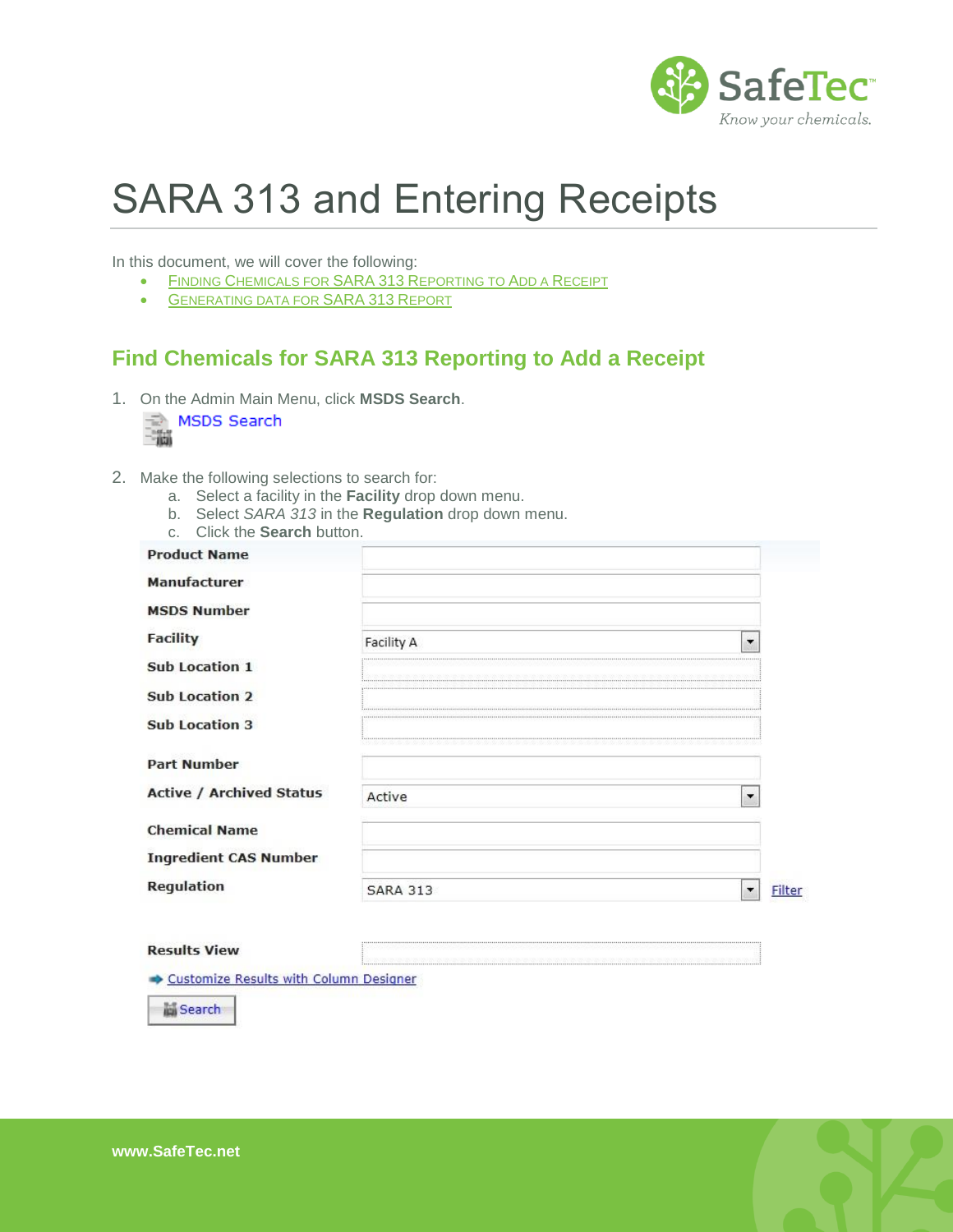

3. The search results will return the specified facility's products that have an ingredient on the SARA 313 list. Click the **Add New Receipt** button to add inventory to this product.

| <b>OTION LITO FUGH THE REPORT DUILOT TO QUU ILITOITUI TO LITIO PIOQUOL.</b> |                                                 |         |                                |                     |                                |                              |
|-----------------------------------------------------------------------------|-------------------------------------------------|---------|--------------------------------|---------------------|--------------------------------|------------------------------|
|                                                                             | <b>MSDS Add New Add</b><br><b>Inventory New</b> | Receipt | <b>Product Name ↑ 1</b>        | <b>Manufacturer</b> | <b>Revision</b><br><b>Date</b> | <b>MSDS</b><br><b>Number</b> |
| ™                                                                           |                                                 |         | 18696 Marking Ink (All Colors) | Sprinter Marking    | 3/14/2011                      | MSDS-<br>010571              |
| □ ᄌ                                                                         |                                                 |         | 271 High Strength Threadlocker | Henkel (Loctite)    | 6/4/2012                       | MSDS-<br>012480              |
| ਢ                                                                           |                                                 |         | 272 Threadlocker High Strength | Henkel (Loctite)    | 11/23/2010                     | MSDS-<br>012013              |

4. In the screen that opens, enter the following information for your receipt:<br> $\Box$  Save  $\Box$  Calculate Quantity  $\Box$  Receipt History  $\Diamond$  Go Back

| 18696 Marking Ink (All Colors)          |                    |                                                       |
|-----------------------------------------|--------------------|-------------------------------------------------------|
| <b>Facility</b>                         |                    | V                                                     |
| <b>Sub Location 1</b>                   |                    | a                                                     |
| <b>Sub Location 2</b>                   |                    |                                                       |
| <b>Sub Location 3</b>                   |                    | $\mathbf b$                                           |
| <b>Sub Location 4</b>                   |                    |                                                       |
| <b>Sub Location 5</b>                   |                    | C                                                     |
| <b>Effective Date</b>                   | 7/15/2014          |                                                       |
| <b>Unit of Measure</b>                  |                    | d                                                     |
| <b>Container Type</b>                   |                    | ╰                                                     |
| <b>Inventory Capture Type</b>           | Standard Inventory | e<br>◡                                                |
| <b>Standard Inventory</b>               |                    | <b>Container Count Inventory</b>                      |
| <b>Purchased / Received</b><br>Quantity |                    | <b>Purchased / Received</b><br><b>Container Count</b> |
|                                         |                    | ïi<br><b>Container Size</b>                           |

- a. Select the *Facility* if it has not already been chosen.
- b. Set the **Effective Date** to the date on your receipt
- c. Select a **Unit of Measure**.
- d. Select a **Container Type**.
- e. For **Inventory Capture Type**, select either *Standard Inventory* of *Container Count Inventory*. Depending on your selection, the sections will accept input.
	- i. **Standard Inventory** allows you to enter the total Purchased/Received Quantity of the chemical.
	- ii. **Container Count Inventory** allows you to enter the number of containers you purchased and the size of the containers. The system will then calculate the total purchased amount.
- 5. Click **Save** to update the receipt record and inventory.



6. Repeat Steps 1-5 for each receipt you need to enter.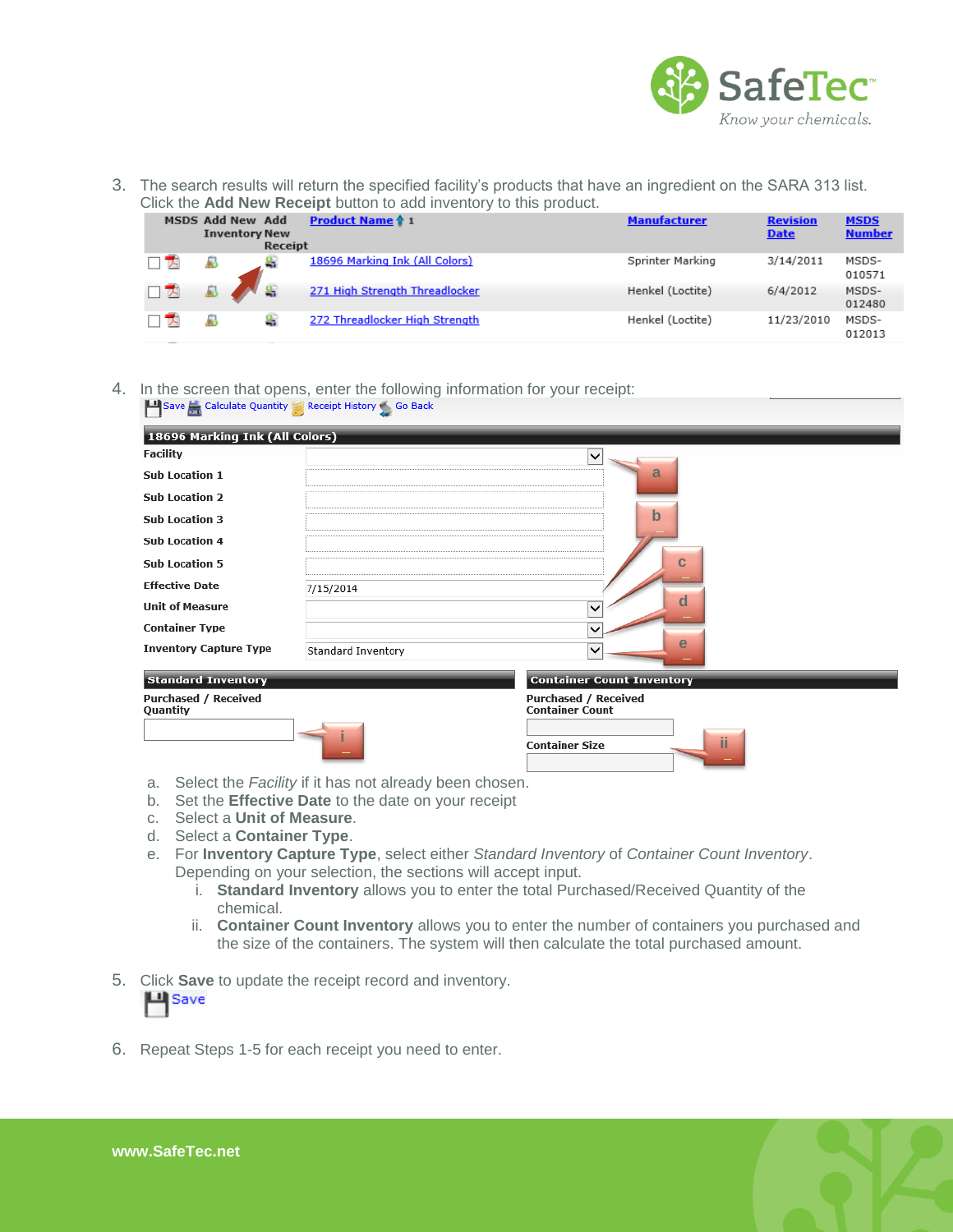

## **Generating Data for SARA 313 Report**

1. On the Admin Main Menu, click the **Reports** tab.

| Menu |                                                 |  |
|------|-------------------------------------------------|--|
|      | Main Menu Reports   Inventory Reports   Support |  |

2. In the Inventory Reports drop down menu, select Chemical SARA 313 Usage (Pounds) by Adv. Criteria Style R1 and click the blue button beside it.

| menu                                                 |           |                                                        |
|------------------------------------------------------|-----------|--------------------------------------------------------|
| Main Menu <b>Reports</b><br><b>Inventory Reports</b> | Support   |                                                        |
| <b>MSDS Reports</b>                                  |           | <b>Inventory Reports</b>                               |
|                                                      | <b>∨⊯</b> | Chemical SARA 313 Usage (Pounds) Receipt By Adv. Crive |
| <b>Aged MSDS Reports</b>                             |           | <b>Chemical Ingredient Reports</b>                     |
|                                                      | ▽ ※       |                                                        |
| <b>Regulation Reports</b>                            |           | <b>Facility Reports</b>                                |
|                                                      | ∨⊯        | $\vee$ as                                              |
|                                                      |           | <b>Special Reports</b>                                 |
|                                                      |           |                                                        |

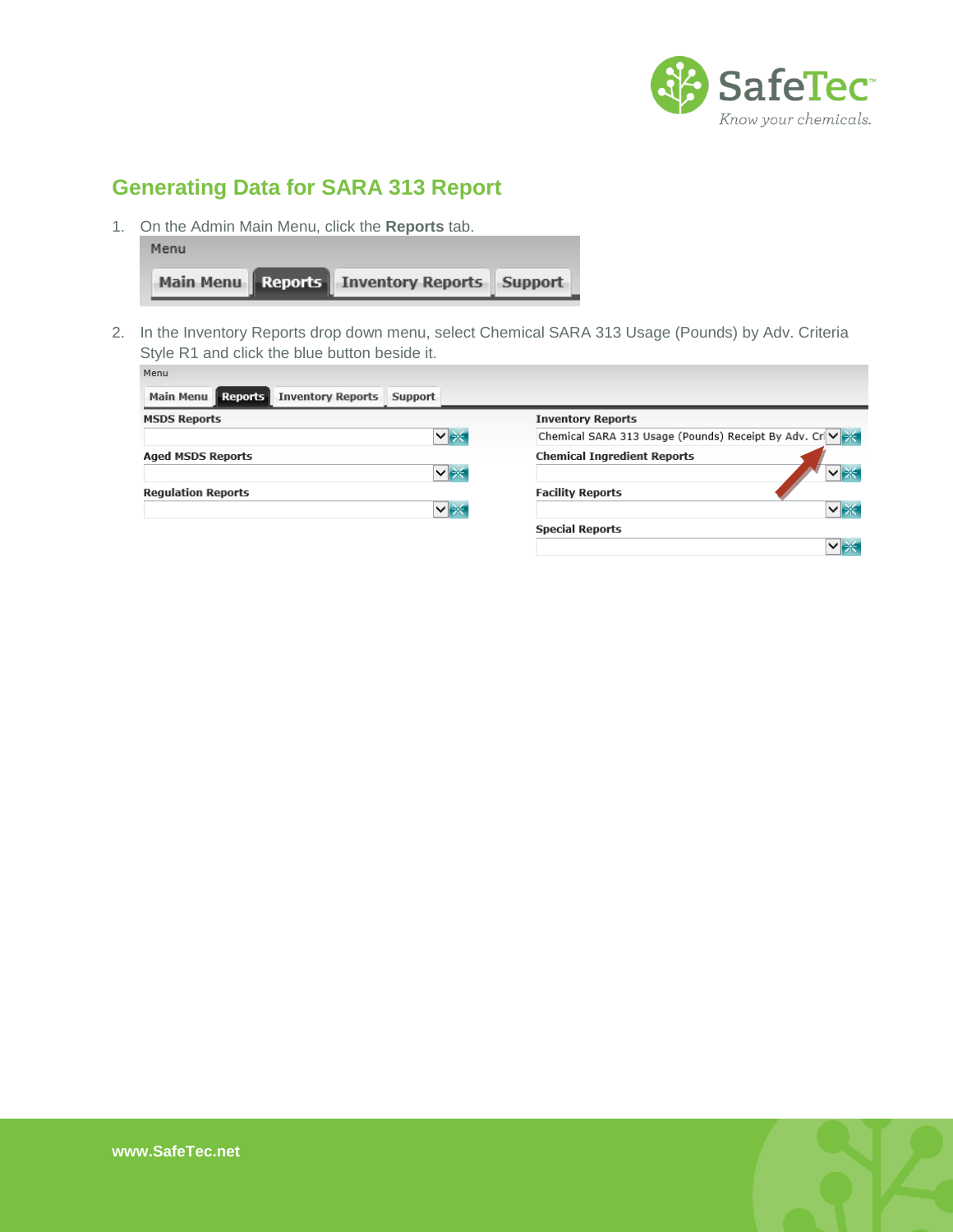

3. To set up the report:

Menu > Report Center > Chemical SARA 313 Usage (Pounds) Receipt By Adv. Criteria Style R1

| <b>Run Report</b>             |                        |              |
|-------------------------------|------------------------|--------------|
| <b>Basic Information</b>      |                        |              |
| Facility *                    |                        | а            |
| <b>Sub Location 1</b>         |                        |              |
| <b>Sub Location 2</b>         |                        |              |
| <b>Effective Date *</b>       | mon<br>訷               | b<br>₩       |
| <b>Regulations</b>            |                        |              |
| <b>Search All Regulations</b> |                        |              |
| Search                        |                        |              |
| Regulation                    | <b>SARA 313</b>        |              |
| <b>Filter Out Exemptions</b>  | □SARA 313 Exempt       |              |
| <b>Additional Information</b> |                        |              |
| Grouping Level *              | Facility               |              |
| <b>Report File Format</b>     | Excel Document (*.xls) |              |
| <b>Run Report</b>             |                        | $\mathbf{a}$ |

a. Select a **Facility**.

- b. Set a beginning and ending **Effective Date**.
- c. Set the **Regulation** to be *SARA 313*.
- d. In the Additional Information section, set the **Report File Format** to *Excel Document (\*.xls)*.